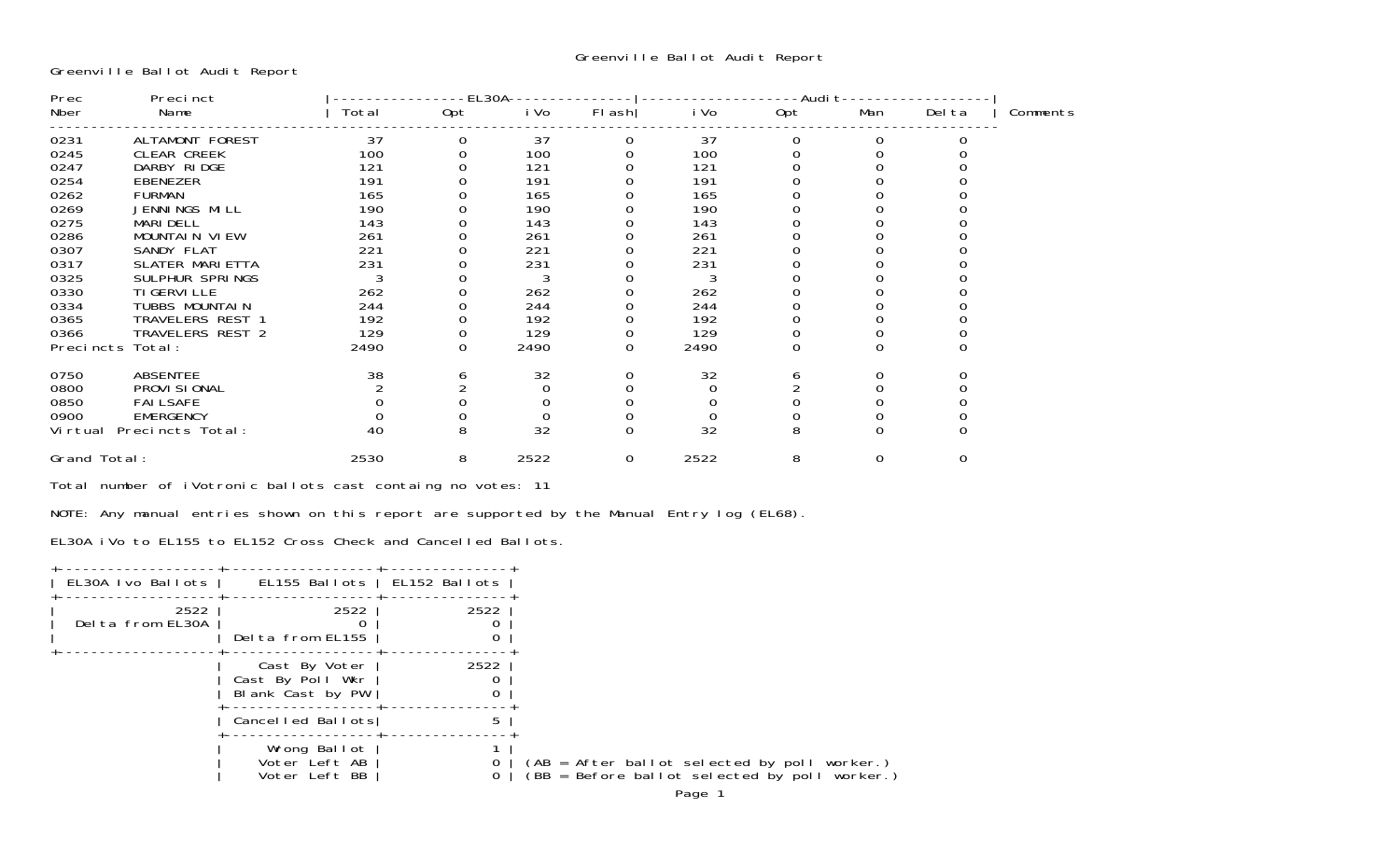| Voter Request    |  |
|------------------|--|
| Printer Problem  |  |
| Terminal Problem |  |
| Other Reason     |  |
|                  |  |

How to read this report.

This is the ballot level report. It compares the number of ballots cast in the tabulation report, the EL30A with the number of ballots cast in the audit data.

The values read from the EL30A report are reported in four categories; Total, Optical (Opt), iVotronic (iVo) and Flash. None of these values on each line are calculated but parsed from the actual report. The total lines are the calculated sums of the individual precince line values.

The Opt totals are the total number of ballots cast on paper ballots that were scanned into the optical scanner and transferred to the tabulation computer via memory stick or ZipDisk (depending on the type of device, M100 or M650 used to scan the ballots.) Optical totals should exist only in some but not all of the Virtual Precincts at the bottom of the table.

The iVo totals are the results gathered from the PEBs (Personal Electronic Ballot) which are used to open and close an iVotronic voting machine and, after the polls have closed, gather the ballots cast for transmission to the tabulation system.

The Flash totals are the totals that are read from the flash cards in the rare event that the ballots cannot be copied from the machine to the PEB or from the PEB to the tabulating machine.

The values on the Audit side come from the iVotronic audit data that is read from the flash cards as part of the audit process. That process combines the individual machine data into two master audit files, the EL155 Vote image log and the EL152 iVotronic event log. The EL155 contains a record of all the votes cast on a ballot. The vote images indicate the machine 0counting the number of asterisks in a precint we get the number of ballots cast in that precinct. That number should always match the number in the iVo column on the EL30A side of the report.

Optical ballots do not have electonically readable audit files. So if the audit data iVotronic total does not match the EL30A Total value, the auditor is prompted to read the paper report from the optical scanner and enter the total ballots cast into the auditing program.

If the sum of the audit iVotronic and Optical ballots cast still do not match the EL30A total value, then the audit software reads the EL68 Manual Entry log for any changes made in that precinct to either the iVo or Opt totals by the CEC staff. It displays any manual entries to the auditor for inclusion into the totals. If accepted by the auditor these entries are automatically added to the Man column from the Manual Entry log.

Finally, the audit software calculates the Delta value which should be zero unless the sum of the iVo, the Opt and the Man do not match the EL30A Total column. If the Delta is greater than zero then audit data is missing. A comment will be placed on that line in the report indicating missing audit data. If the Delta value is less than zero then there are more ballots in the audit data than there are in the tabulated data and a comment will be placed on that line in the report.

Wherever possible, the audit system will attempt to indicate where the difference is by displaying the iVotronic machine numbers and the number of ballots cast on that machine that exist in the audit data. In the case of missing tabulated data, it might be possible to identify a machine that has the same number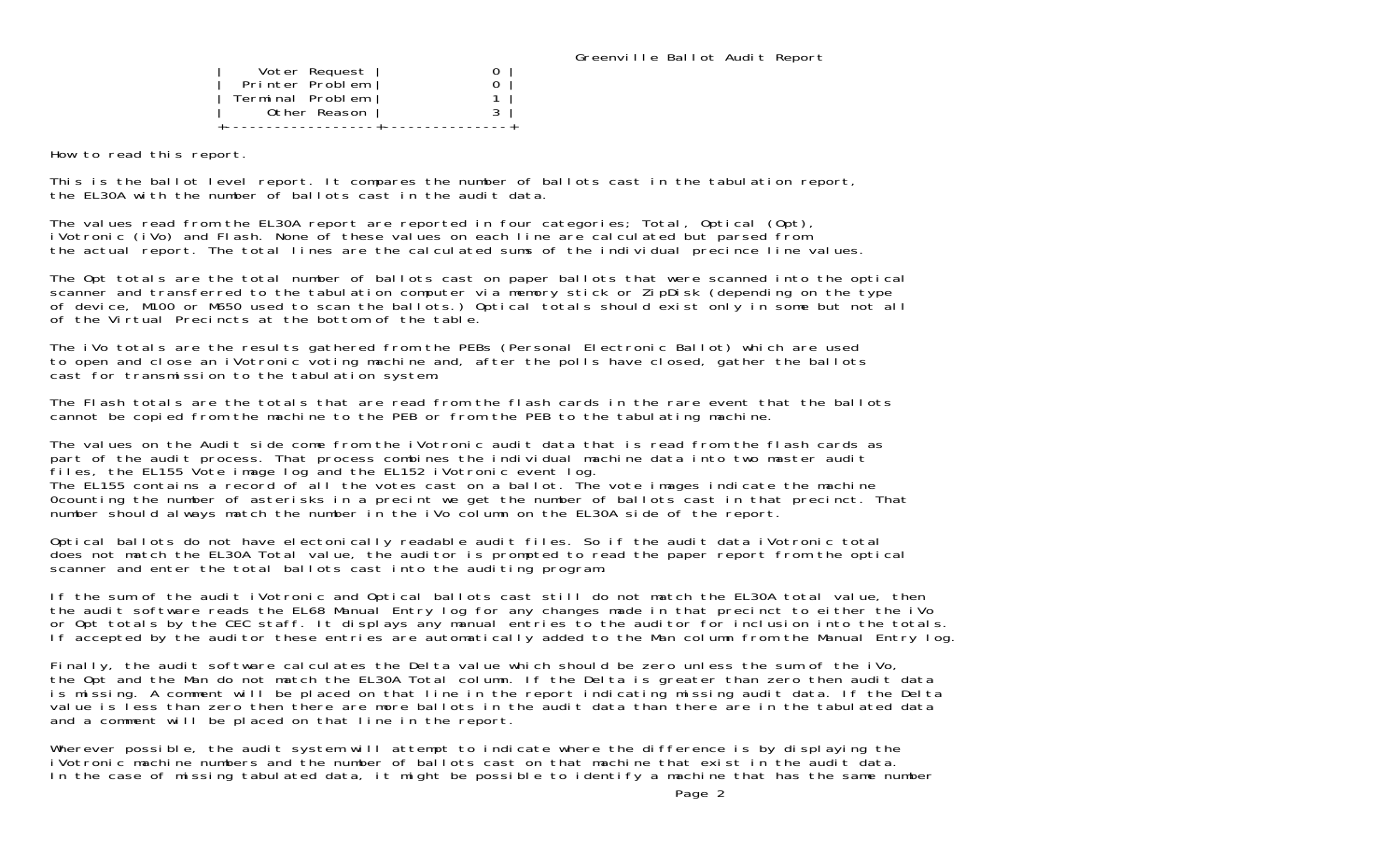Greenville Ballot Audit Report of ballots cast as the delta value and that number and ballot count will be highlited with a < sign. If there is a non zero Delta value there will be an entry by the auditor explaining the variance.

Finally, there is a EL30A iVo to EL155 to EL152 Cross Check and Cancelled Ballots table in the report This table should indicate that the nubmer ballots cast in the EL30A match the numbers in the EL155 and the EL152 report. Then there are some statistics pulled from the EL152 repor that indicate how many ballots were cast by the voter and the number cast by the poll worker. Lastly the number of ballots that were cancelled and the reason they were cancelled. It should be noted that the reason cancelled is chosen from a pull down menu presented to the poll worker when a ballot is cancelled, there is no way to validate the poll worker's choice.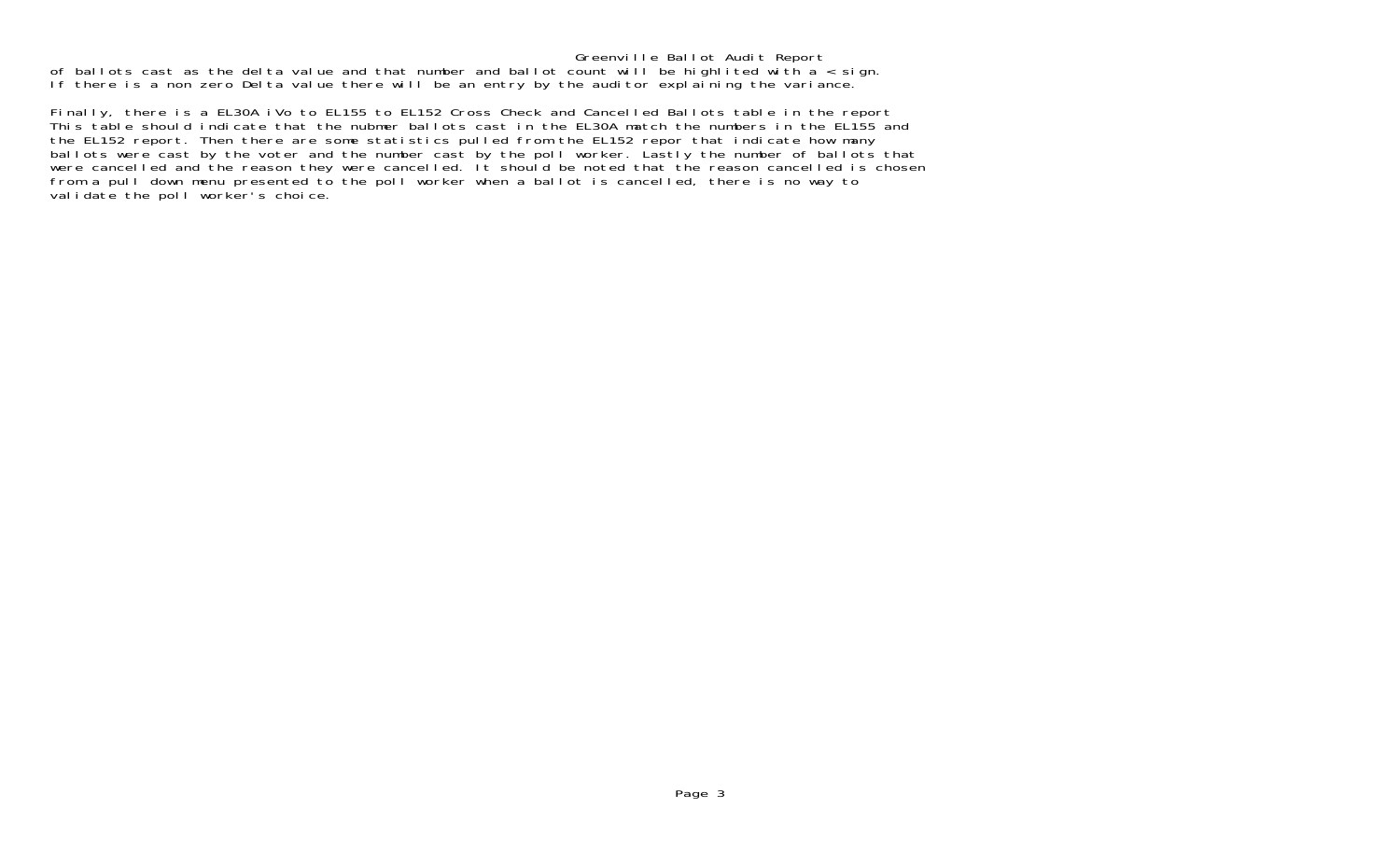Greenville Vote Audit

Greenville Vote Level Audit Report

| Precinct Number / Name                                                              |                               |       |                                |                            |                                |               |                                |                                     |          |  |
|-------------------------------------------------------------------------------------|-------------------------------|-------|--------------------------------|----------------------------|--------------------------------|---------------|--------------------------------|-------------------------------------|----------|--|
| 0ffice                                                                              | Candi date                    | Party | Total                          | Optical                    | i Vo                           | Flash         | i Vo                           | Del tal                             | Comments |  |
| 0231 ALTAMONT FOREST<br>Init - SC House District 17<br>Init - SC House District 17  | Mike Burns<br>Chris Sullivan  |       | 20<br>17                       | $\overline{0}$<br>$\Omega$ | 20<br>17                       | 0<br>$\Omega$ | 20<br>17                       | 0<br>$\mathbf 0$                    |          |  |
| 0245 CLEAR CREEK<br>Init - SC House District 17<br>Init - SC House District 17      | Mi ke Burns<br>Chris Sullivan |       | 23<br>77                       | $\Omega$<br>$\Omega$       | 23<br>77                       | 0<br>$\Omega$ | 23<br>77                       | 0<br>0                              |          |  |
| 0247 DARBY RIDGE<br>Init - SC House District 17<br>Init - SC House District 17      | Mi ke Burns<br>Chris Sullivan |       | 44<br>77                       | 0<br>$\Omega$              | 44<br>77                       | 0<br>0        | 44<br>77                       | 0<br>0                              |          |  |
| 0254 EBENEZER<br>Init - SC House District 17<br>Init - SC House District 17         | Mi ke Burns<br>Chris Sullivan |       | 108<br>82                      | $\mathbf 0$<br>$\Omega$    | 108<br>82                      | 0<br>$\Omega$ | 108<br>82                      | 0<br>0                              |          |  |
| 0262 FURMAN<br>Init - SC House District 17<br>Init - SC House District 17           | Mi ke Burns<br>Chris Sullivan |       | 88<br>76                       | $\Omega$<br>$\Omega$       | 88<br>76                       | 0<br>$\Omega$ | 88<br>76                       | 0<br>0                              |          |  |
| 0269 JENNINGS MILL<br>Init - SC House District 17<br>Init - SC House District 17    | Mi ke Burns<br>Chris Sullivan |       | 74<br>116                      | $\mathbf 0$<br>$\Omega$    | 74<br>116                      | 0<br>$\Omega$ | 74<br>116                      | 0<br>0                              |          |  |
| 0275 MARI DELL<br>Init - SC House District 17<br>Init - SC House District 17        | Mi ke Burns<br>Chris Sullivan |       | 79<br>63                       | $\overline{0}$<br>$\Omega$ | 79<br>63                       | 0<br>$\Omega$ | 79<br>63                       | 0<br>$\mathbf 0$                    |          |  |
| 0286 MOUNTAIN VIEW<br>Init - SC House District 17<br>Init - SC House District 17    | Mi ke Burns<br>Chris Sullivan |       | 174<br>86                      | $\mathbf 0$<br>$\Omega$    | 174<br>86                      | 0<br>$\Omega$ | 174<br>86                      | 0<br>$\mathbf 0$                    |          |  |
| 0307 SANDY FLAT<br>Init - SC House District 17<br>Init - SC House District 17       | Mi ke Burns<br>Chris Sullivan |       | 119<br>100                     | 0<br>$\Omega$              | 119<br>100                     | 0<br>$\Omega$ | 119<br>100                     | 0<br>$\Omega$                       |          |  |
| 0317 SLATER MARI ETTA<br>Init - SC House District 17<br>Init - SC House District 17 | Mi ke Burns<br>Chris Sullivan |       | 121<br>110                     | 0<br>$\Omega$              | 121<br>110                     | 0<br>$\Omega$ | 121<br>110                     | $\mathbf 0$<br>$\mathbf 0$          |          |  |
| 0325 SULPHUR SPRINGS<br>Init - SC House District 17<br>Init - SC House District 17  | Mi ke Burns<br>Chris Sullivan |       | $\overline{2}$<br>$\mathbf{1}$ | $\mathbf 0$<br>$\Omega$    | $\overline{a}$<br>$\mathbf{1}$ | 0<br>$\Omega$ | $\overline{2}$<br>$\mathbf{1}$ | $\mathsf{O}\xspace$<br>$\mathbf{0}$ |          |  |
| 0330 TI GERVI LLE<br>Init - SC House District 17                                    | Mike Burns                    |       | 161                            | $\mathbf{O}$               | 161                            | 0             | 161                            | 0                                   |          |  |

Page 1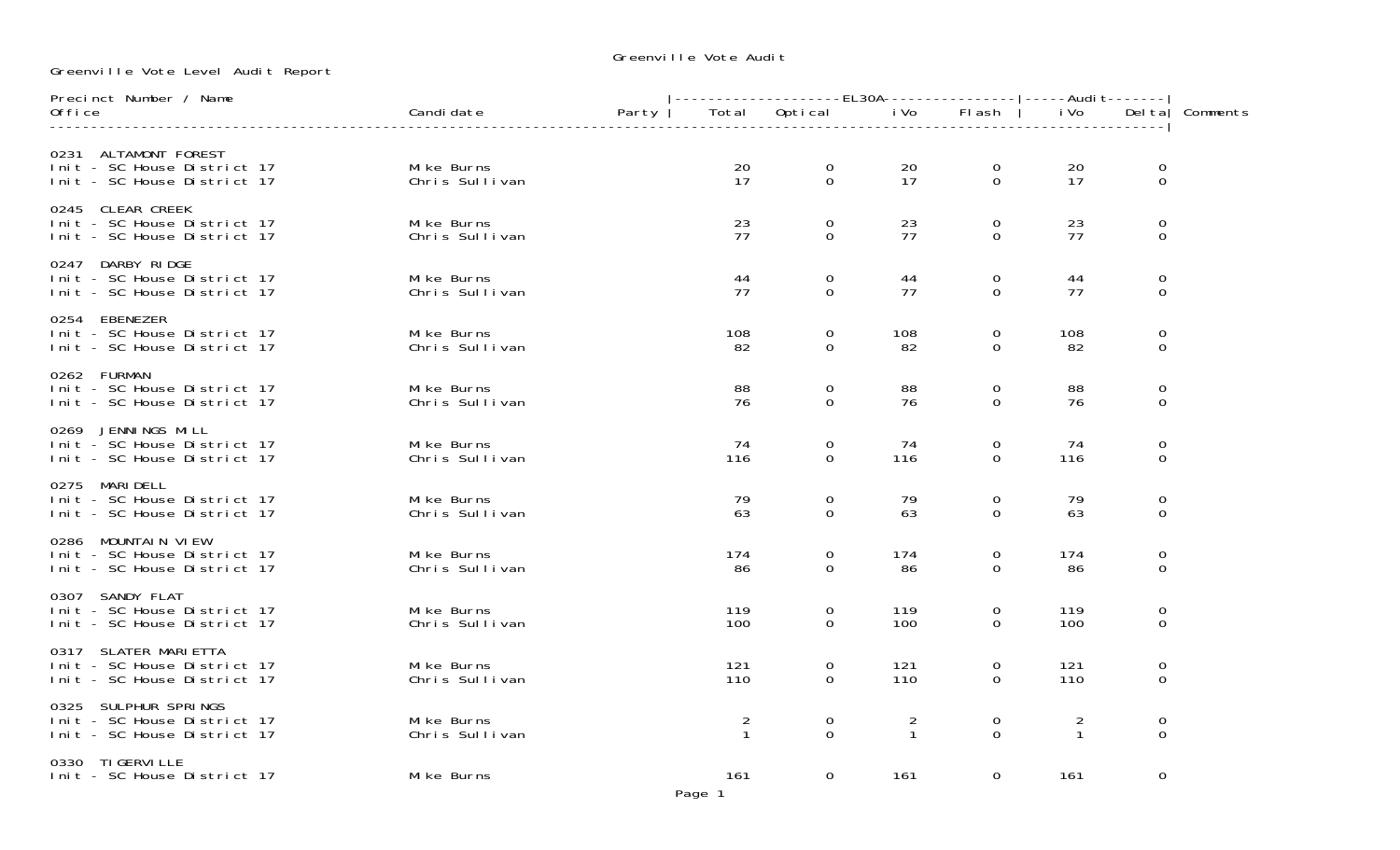|                                                                                                                           |                               | Greenville Vote Audit                   |                                      |                                  |                                      |           |                                                                                                          |  |
|---------------------------------------------------------------------------------------------------------------------------|-------------------------------|-----------------------------------------|--------------------------------------|----------------------------------|--------------------------------------|-----------|----------------------------------------------------------------------------------------------------------|--|
| Init - SC House District 17                                                                                               | Chris Sullivan                | 100                                     | $\Omega$                             | 100                              | $\Omega$                             | 100       | $\mathbf 0$                                                                                              |  |
| TUBBS MOUNTAIN<br>0334<br>Init - SC House District 17<br>Init - SC House District 17                                      | Mi ke Burns<br>Chris Sullivan | 158<br>83                               | 0<br>0                               | 158<br>83                        | $\overline{0}$<br>0                  | 158<br>83 | $\mathbf 0$<br>$\mathbf 0$                                                                               |  |
| TRAVELERS REST 1<br>0365<br>Init - SC House District 17<br>Init - SC House District 17                                    | Mike Burns<br>Chris Sullivan  | 117<br>75                               | 0<br>$\mathbf 0$                     | 117<br>75                        | $\overline{0}$<br>$\mathbf 0$        | 117<br>75 | $\begin{matrix} 0 \\ 0 \end{matrix}$                                                                     |  |
| TRAVELERS REST 2<br>0366<br>Init - SC House District 17<br>Init - SC House District 17                                    | Mike Burns<br>Chris Sullivan  | 76<br>52                                | $\begin{matrix} 0 \\ 0 \end{matrix}$ | $\frac{76}{52}$                  | $\begin{matrix} 0 \\ 0 \end{matrix}$ | 76<br>52  | $\begin{matrix} 0 \\ 0 \end{matrix}$                                                                     |  |
| ABSENTEE<br>0750<br>Init - SC House District 17<br>Init - SC House District 17                                            | Mike Burns<br>Chris Sullivan  | $\begin{array}{c} 19 \\ 19 \end{array}$ | $\frac{2}{4}$                        | $\frac{17}{15}$                  | $\begin{matrix} 0 \\ 0 \end{matrix}$ | 17<br>15  | $\begin{matrix} 0 \\ 0 \end{matrix}$                                                                     |  |
| PROVI SI ONAL<br>0800<br>Init - SC House District 17                                                                      | Mi ke Burns                   | $\overline{2}$                          | $2^{\circ}$                          | $\overline{0}$                   |                                      |           | 0 * All votes cast for this candidate<br>* in this precient are optical.<br>* No Audit Data for optical. |  |
| Init - SC House District 17                                                                                               | Chris Sullivan                | $\mathbf 0$                             | $\overline{0}$                       | $\mathbf{0}$                     |                                      |           | 0 * No Audit Data expected or found                                                                      |  |
| 0850 FAILSAFE<br>Init - SC House District 17<br>Init - SC House District 17                                               | Mike Burns<br>Chris Sullivan  | 0<br>$\mathbf 0$                        | $\overline{0}$<br>$\overline{0}$     | $\overline{O}$<br>$\overline{0}$ |                                      |           | 0 * No Audit Data expected or found<br>0 * No Audit Data expected or found                               |  |
| EMERGENCY<br>0900<br>Init - SC House District 17<br>- SC House District 17<br>l ni t<br>There was no unmatched audit data | Mike Burns<br>Chris Sullivan  | $\sigma$<br>$\mathbf 0$                 | $\mathbf{0}$<br>$\mathbf 0$          | $\overline{O}$<br>$\mathbf 0$    |                                      |           | 0 * No Audit Data expected or found<br>0 * No Audit Data expected or found                               |  |

How to read this report.

This is the vote level report. It compares the number of votes cast for each candidate in the tabulation report with the number of ballots cast in the audit data for each candidates in each precinct.

The tabulated values as read from the EL30A report are reported in four categories; Total, Optical (Opt), iVotronic (iVo) and Flash. None of these values on each line are calculated but parsed from the actual report. In the EL30A report all Write-in votes are added together and reported as one candidate name - Write-in. The EL30A does not report individual Write-in candidates.

The Opt totals are the total number of votes cast on paper ballots that were scanned into the optical scanner and transferred to the tabulation computer via memory stick or ZipDisk (depending on the type of device, M100 or M650 used to scan the ballots.) Optical totals should exist only in some but not all of the Virtual Precincts at the bottom of the table.

The iVo totals are the results gathered from the PEBs (Personal Electronic Ballot) which are used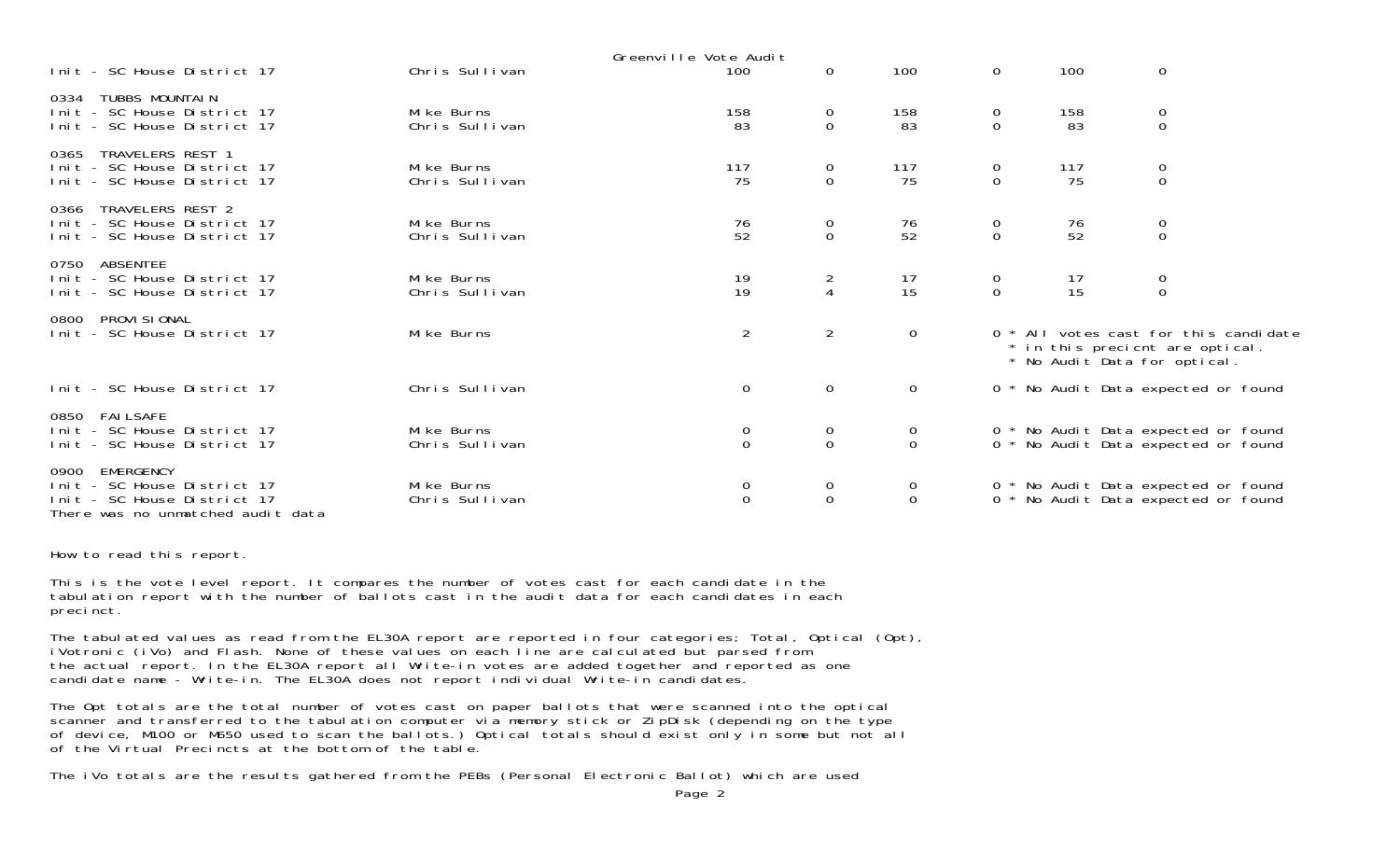## Greenville Vote Audit

 to open and close an iVotronic voting machine and, after the polls have closed, gather the ballots cast for transmission to the tabulation system.

The Flash totals are the totals that are read from the flash cards in the rare event that the ballotscannot be copied from the machine to the PEB or from the PEB to the tabulating machine.

The values on the Audit side come from the iVotronic audit data that is read from the flash cards as part of the audit process. That process combines the individual machine data into a master audit file, the EL155 Vote image log.

The EL155 contains a record of all the votes cast on a ballot. The vote images indicate the machine 0counting the number of times a candidate name for a contest appears in a precint we get the number of votes cast in that precinct for that candidates. That number should always match the number of votes cast for that candidate in that contest in the iVo column on the EL30A side of the report.

Optical ballots do not have electonically readable audit files. So if the audit data iVotronic total votes does not match the EL30A iVo value one of two things will occur. The first is if the iVotronic tabulated is zero and the Total tabulated votes match the tabulated Optical votes the following comment is made in the Audit side of the report; All votes cast for this candidate in this precicnt are optical No Audit Data for optical, or secondly, if the iVotronic total is not zero, a notation indicating which data Audit data In the event a candidate or the combined Write-in candidates did not receive any votes in a precinct the EL30A will report a zero vote count. If there are no votes for this candidate in a precinct in the audit data, the following comment will be placed into the audit report by the auditing software; No Audit Data expected or found.

Finaly the audit software will search the audit data for any votes that were not found on the EL30A report. If it finds some, it will report those vote totals by contest, candidate name and precinct. if it does not find any unmatched audit data it will report; There was no unmatched audit data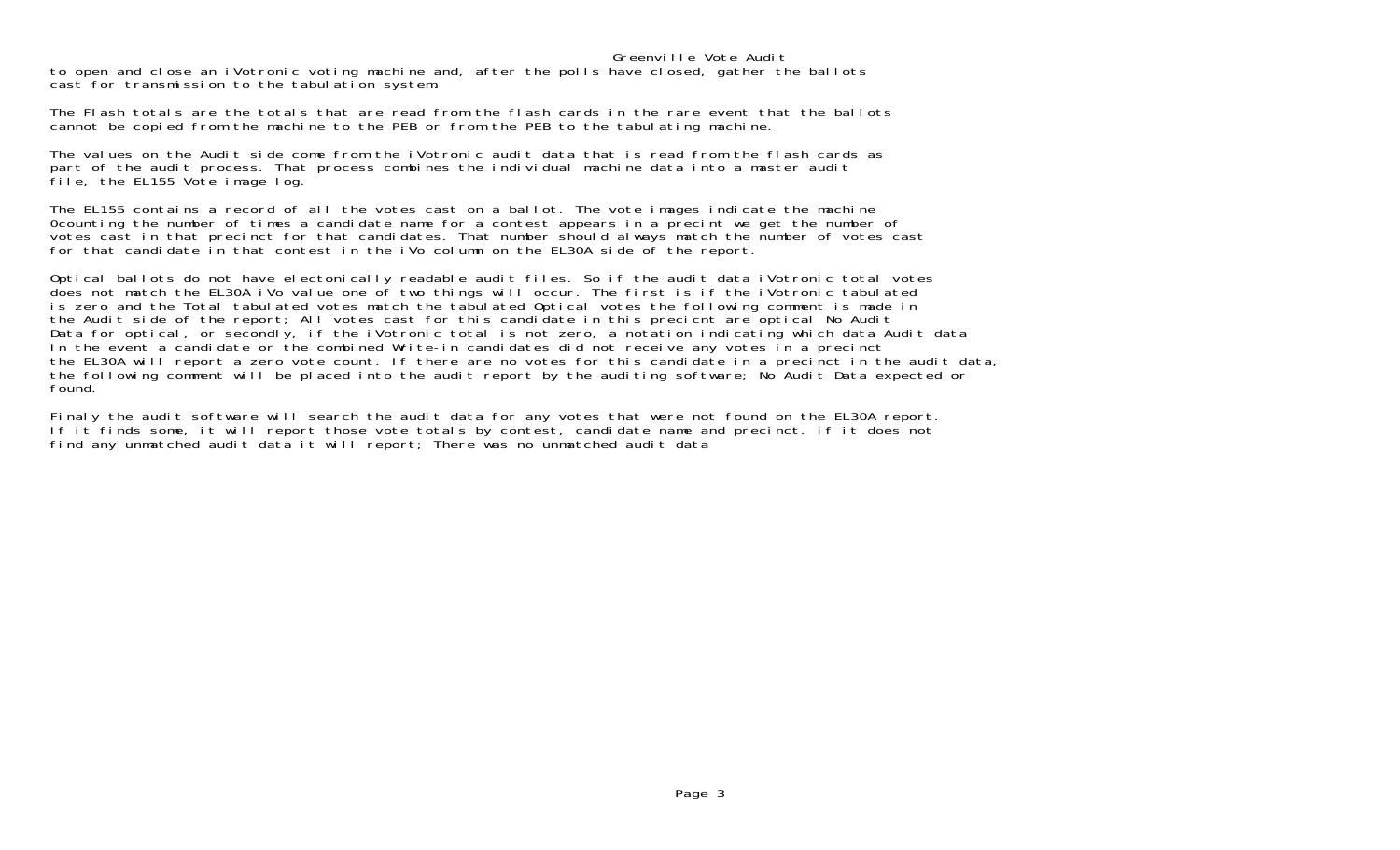## Greenville EL30A45A Compare

Greenville EL30A45A Comparison Report

| Office                                       | Candi date                   | Party I | +-------------FL30A-------------+------------------FL45A-----------------+<br>Tot | Opt |              | iVo Flash | $\cdots$ Tot $\cdots$ | Opt |              | iVo Flash | Delta |  |
|----------------------------------------------|------------------------------|---------|-----------------------------------------------------------------------------------|-----|--------------|-----------|-----------------------|-----|--------------|-----------|-------|--|
| SC House District 17<br>SC House District 17 | Mike Burns<br>Chris Sullivan |         | 1385<br>1134                                                                      |     | 1381<br>1130 |           | 1385<br>1134          |     | 1381<br>1130 |           |       |  |

How to read this report.

This is EL30A EL45A Crosscheck Report. It sums each candidates vote totals in each precinct in the EL30A Precinct Detail Report and compares it to the EL45A Election Summary Report that contains the tabulated total for each candidate in the county.

The values read from the EL30A report are reported in four categories; Total, Optical (Opt), iVotronic (iVo) and Flash. None of these values on each line are calculated but parsed from the actual report. The total lines are the calculated sums of the individual precince line values.

The Opt totals are the total number of votes cast on paper ballots that were scanned into the optical scanner and transferred to the tabulation computer via memory stick or ZipDisk (depending on the type of device, M100 or M650 used to scan the ballots.) Optical totals should exist only in some but not all of the Virtual Precincts at the bottom of the table.

The iVo totals are the results gathered from the PEBs (Personal Electronic Ballot) which are used to open and close an iVotronic voting machine and, after the polls have closed, gather the ballots cast for transmission to the tabulation system.

The Flash totals are the totals that are read from the flash cards in the rare event that the ballotscannot be copied from the machine to the PEB or from the PEB to the tabulating machine.

The values read from the EL45A report are reported in same four categories; Total, Optical (Opt), iVotronic (iVo) and Flash as the EL30A. Like the EL30A they are parsed from the actual EL45A report. The summary candidate totals are compared against the calculated sums for each candidate from, the EL30A report. Each of the values in each line on the EL30A side must match the same value on the EL45A side and the Delta value must be zero.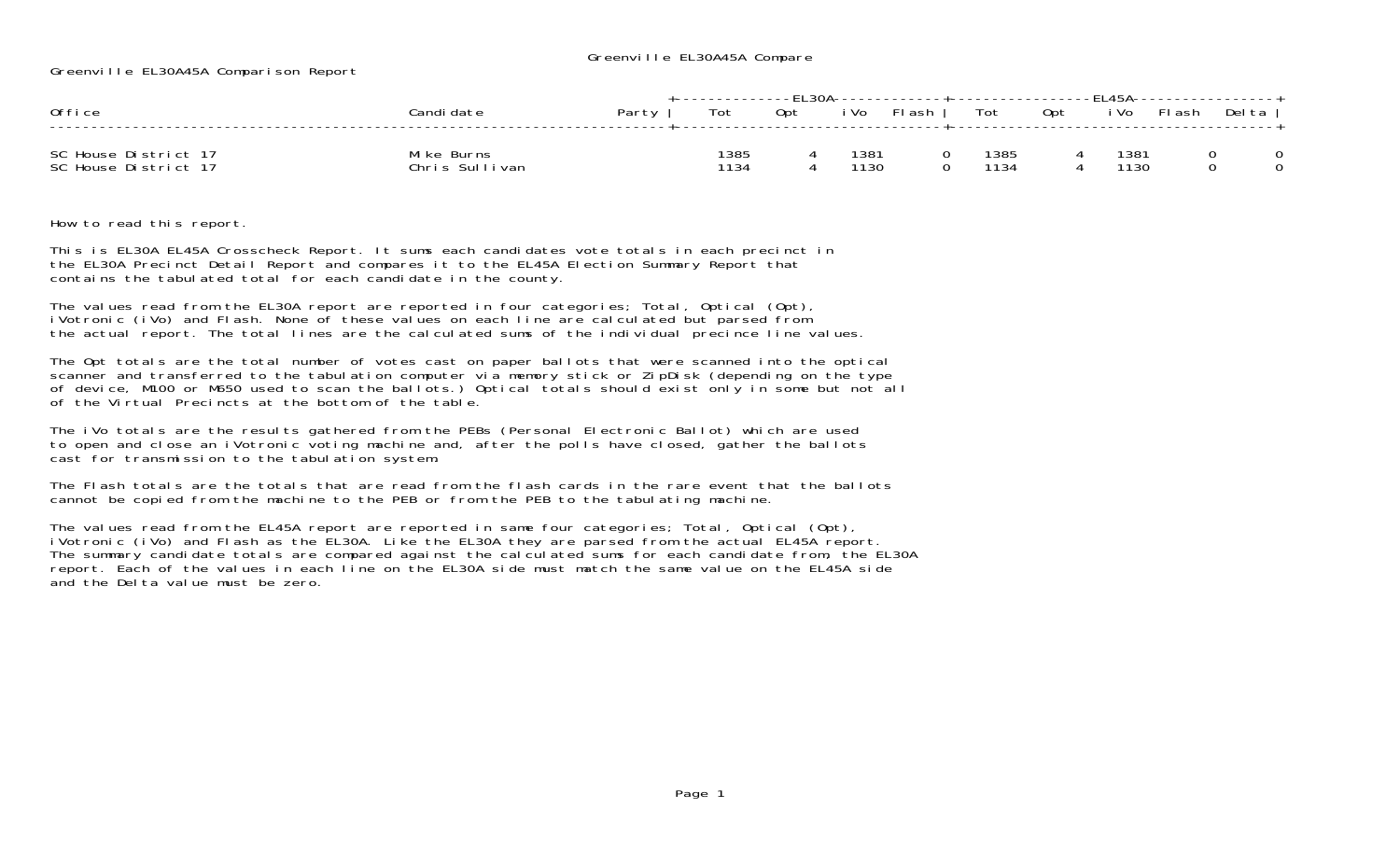PEBUsed

Comments

Greenville PEB Use Report

| Precinct          | PEBs Used |
|-------------------|-----------|
| ALTAMONT FOREST   | 138687    |
| CLEAR CREEK       | 151677    |
| DARBY RIDGE       | 139976    |
| EBENEZER          | 138738    |
| <b>FURMAN</b>     | 137736    |
| JENNINGS MILL     | 137638    |
| MARI DEL L        | 137358    |
| MOUNTAIN VIEW     | 150665    |
| SANDY FLAT        | 154578    |
| SLATER MARLETTA   | 119948    |
| SUI PHUR SPRINGS  | 137736    |
| <b>TIGERVILLE</b> | 138519    |
| TUBBS MOUNTALN    | 138687    |
| TRAVELERS REST 1  | 155743    |
| TRAVELERS REST 2  | 136887    |
| <b>ABSENTEE</b>   | 155471    |

## 16 precincts processed

How to read this report.

This is the PEB Used report. It lists the precints found in the Audit data and lists all the PEBs that were used by the poll workers to open and close the iVotronic machines in that. precinct.

If more than one PEB is used to open and close all the iVotronic machines in a precinct, then the County Election Commission must read ALL the PEBs used in that precinct to assure that they have collected all the ballots from that precinct. A county whose report shows a precinct that has machines open or closed by more than one PEB should double check the Ballot Audit Report against the iVotronic paper tapes and the Poll Book to make sure that all the ballots have been collected and tabulated.